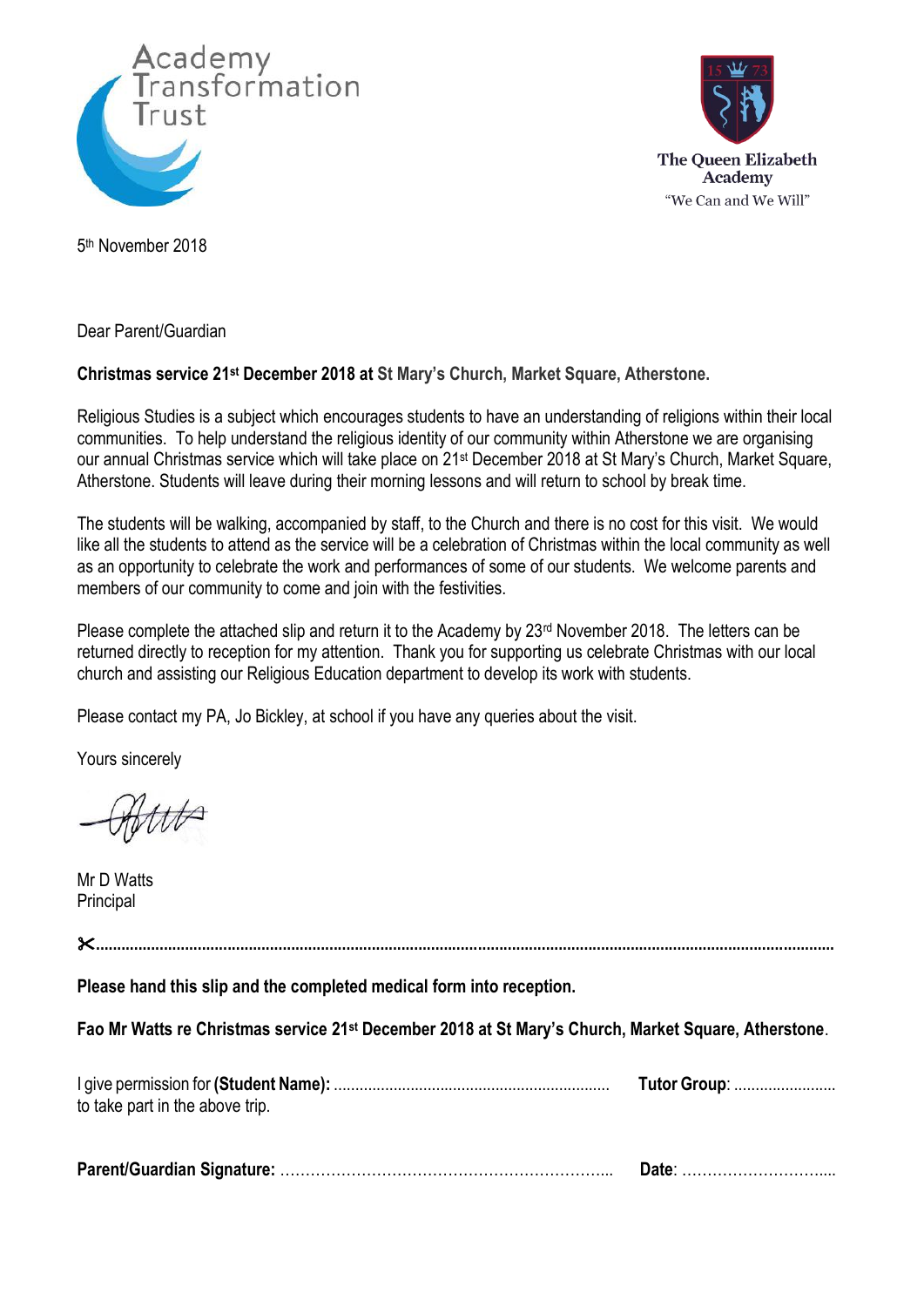



## **Consent to Visits, Medical Details and Treatment Form (OSA2)**

| Visit to: St Mary's Church, Market Street, Atherstone.  |                                                   |                  |
|---------------------------------------------------------|---------------------------------------------------|------------------|
| From: 9am 21 <sup>st</sup> December 2018                | <b>To:</b> 10.45am 21 <sup>st</sup> December 2018 |                  |
|                                                         |                                                   |                  |
|                                                         | Male $\square$                                    | Female $\square$ |
| Home address:                                           |                                                   |                  |
|                                                         |                                                   |                  |
|                                                         |                                                   |                  |
| Emergency contact telephone numbers (home / mob / work) |                                                   |                  |
|                                                         |                                                   |                  |
|                                                         |                                                   |                  |
|                                                         |                                                   |                  |
|                                                         |                                                   |                  |
| Known Medical Conditions / Medications:                 |                                                   |                  |
|                                                         |                                                   |                  |
| Known allergies:                                        |                                                   |                  |
|                                                         |                                                   |                  |
|                                                         |                                                   |                  |